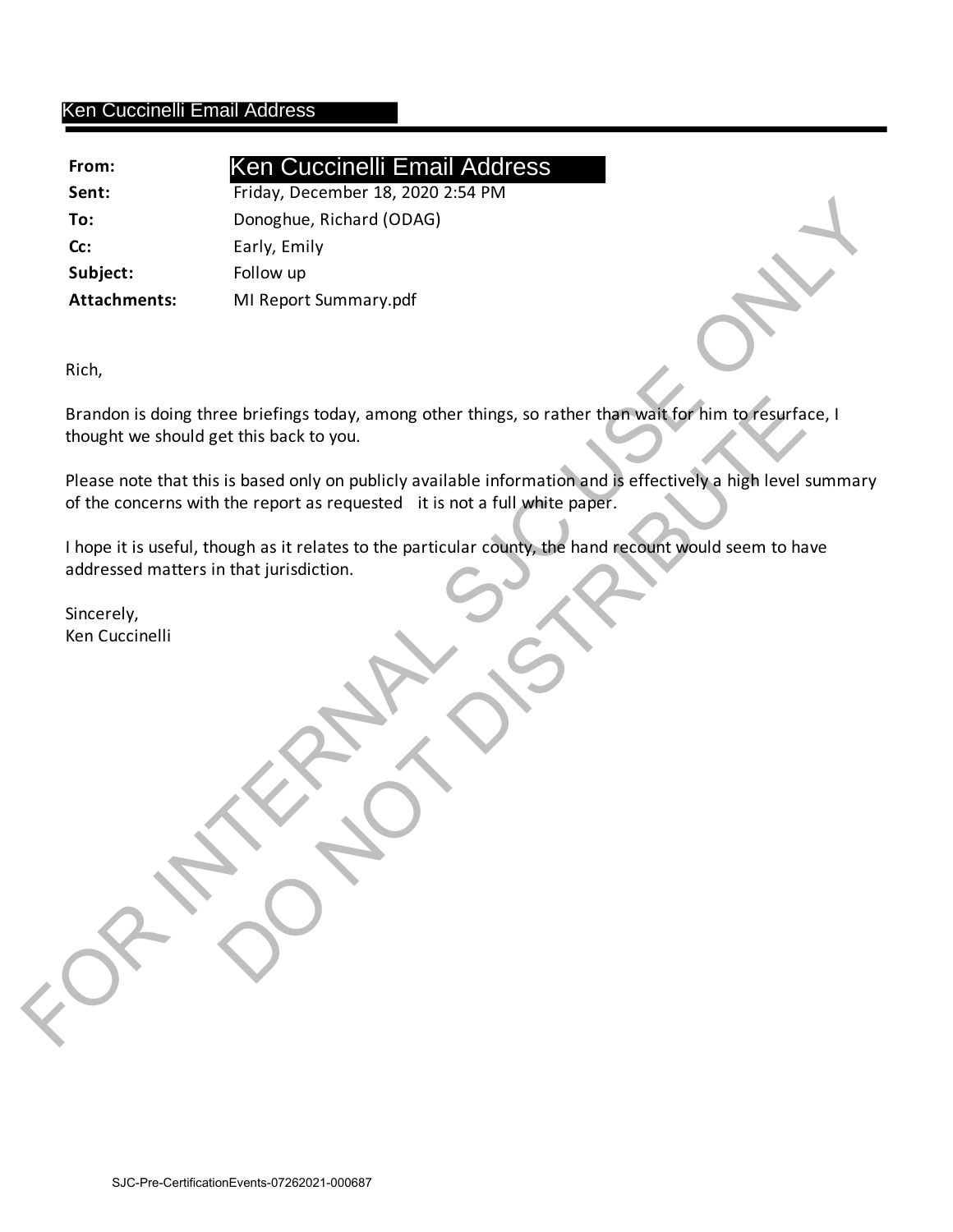Voters in Antrim County, Michigan, voted on paper ballots. Those records were reviewed yesterday and recounted by hand. This verification, independent of the software and hardware systems in question, returned results that indicates the consistency of the systems, with a 12 vote difference from the previous final tally.

The Allied Security Operations Group Antrim Michigan Forensics Report was issued prior to yesterday's hand recount. The report draws conclusions based upon descriptions of software that it is our understanding Antrim County does not own, and for versions of the software we understand to be incompatible with the version of the voting system Antrim County owns.

- The Dominion Voting System's (DVS) Democracy Suite (D-Suite) 5.5 that is used in Antrim County, Michigan was certified by the United States (U.S.) Election Assistance Commission (EAC) on September 14, 2018.<sup>2</sup> The D-Suite 5.5 voting system is comprised of multiple software, hardware, and firmware components. The back-end computer server system, known as the Election Management System (EMS), is a suite of multiple independent software applications. Antrim County only uses a subset of those software applications.
- It is our understanding that Antrim County does not use the ballot adjudication application software addressed in the report, and does not have compatible systems, mainly the ImageCast Central tabulator and thus has no forensic logs of such systems. The lack of such logs is raised in the report, but given that Antrim County does not use the adjudication application, there would be no logs of such use.
- When hand-marked paper ballots are scanned by a machine, the machine will alert election officials to things like write-in voting, damaged ballots, overvotes, undervotes, and stray marks. The evidence provided in the report that shows screenshots of logs and file settings describe situations where the machine performed the intended processes based on the configuration settings. Counting programmed machine alerts that are for common occurrences in an election does not demonstrate error on the part of the machine, yet the report appears to treat such occurrences as errors for their compilation purposes. returned results that indicates the consistency of the systems, with a 12 vote difference from the previous final tally.<br>
The Alled Security Operations Group Antrim Michigan Forencies Report was issued prior to yesterday's Framework and firm the District S. The District S. The report is comprised of multiple software, ene, and firmware components. The back-end computer server system, known as the Management System is components. The back-end
	- Discussion of the possibility that Ranked Choice Voting may have been enabled is not applicable given the systems in use in Antrim County. It is our understanding that Dominion Voting System's (DVS) Democracy Suite (D-Suite) 5.5 does not have Ranked Choice Voting capability the screenshot provided is for D-Suite  $5.11.^3$

Discussion in the report is inconsistent with the current voting system certification process in the US Election Assistance Commission's Voluntary Voting System Guidelines.<sup>4</sup> Finally, we would leave to the Department of Justice evaluation of the references to the Help America Votes Act.

SJC-Pre-CertificationEvents-07262021-000688

Hendrickson, Clara and Paul Egan, "Antrim County hand tally affirms certified election results." Detroit Free Press. Dec. 17, 2020. "Previous final tally" references the fact that there were acknowledged errors in earlier counts explained as being related to how the machines were used, not errors by the machines themselves.

<sup>&</sup>lt;sup>2</sup> https://www.eac.gov/sites/default/files/voting\_system/files/DSuite55\_CertConf\_Scope%28FINAL%29.pdf (last accessed on December 15, 2020) <sup>3</sup> *Ibid* 

<sup>&</sup>lt;sup>4</sup> https://www.eac.gov/sites/default/files/eac\_assets/1/28/VVSG.1.0\_Volume\_1.PDF (last accessed on December 15, 2020)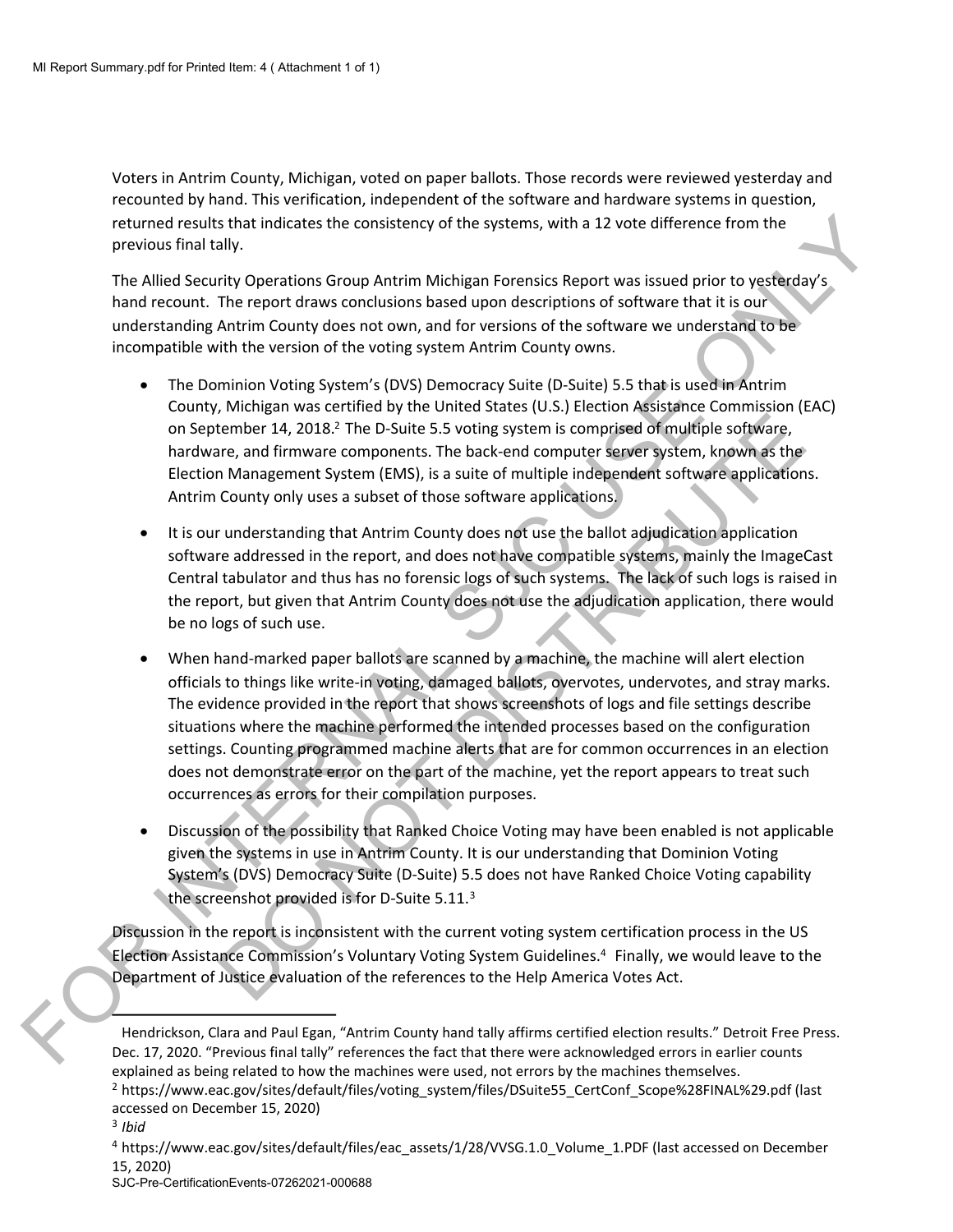| From:                           | Donoghue, Richard (ODAG)                                                                                                                                                                      |
|---------------------------------|-----------------------------------------------------------------------------------------------------------------------------------------------------------------------------------------------|
| Sent:                           | Friday, December 18, 2020 3:05 PM                                                                                                                                                             |
| To:                             | Ken Cuccinelli Email Address                                                                                                                                                                  |
| Subject:                        | RE: Follow up                                                                                                                                                                                 |
|                                 |                                                                                                                                                                                               |
| Thanks very much.               | I agree about the hand count in Antrim. Understand the limited scope of this and will be sure the AG knows that.                                                                              |
| Fro                             | Ken Cuccinelli Email Address                                                                                                                                                                  |
|                                 | Sent: Friday, December 18, 2020 2:54 PM<br>To: Donoghue, Richard (ODAG) <ricdonoghue@jmd.usdoj.gov></ricdonoghue@jmd.usdoj.gov>                                                               |
| Cc: Early, Emily $(b)$ $(6)$    |                                                                                                                                                                                               |
| Subject: Follow up              |                                                                                                                                                                                               |
|                                 |                                                                                                                                                                                               |
| Rich,                           |                                                                                                                                                                                               |
|                                 | Brandon is doing three briefings today, among other things, so rather than wait for him to resurface, I thought                                                                               |
| we should get this back to you. |                                                                                                                                                                                               |
|                                 |                                                                                                                                                                                               |
|                                 | Please note that this is based only on publicly available information and is effectively a high level summary of<br>the concerns with the report as requested - it is not a full white paper. |
|                                 |                                                                                                                                                                                               |
|                                 | I hope it is useful, though as it relates to the particular county, the hand recount would seem to have addressed                                                                             |
| matters in that jurisdiction.   |                                                                                                                                                                                               |
|                                 |                                                                                                                                                                                               |
| Sincerely,<br>Ken Cuccinelli    |                                                                                                                                                                                               |
|                                 |                                                                                                                                                                                               |
|                                 |                                                                                                                                                                                               |
|                                 |                                                                                                                                                                                               |
|                                 |                                                                                                                                                                                               |
|                                 |                                                                                                                                                                                               |
|                                 |                                                                                                                                                                                               |
|                                 |                                                                                                                                                                                               |
| EPT O                           |                                                                                                                                                                                               |
|                                 |                                                                                                                                                                                               |
|                                 |                                                                                                                                                                                               |

## **Fro**